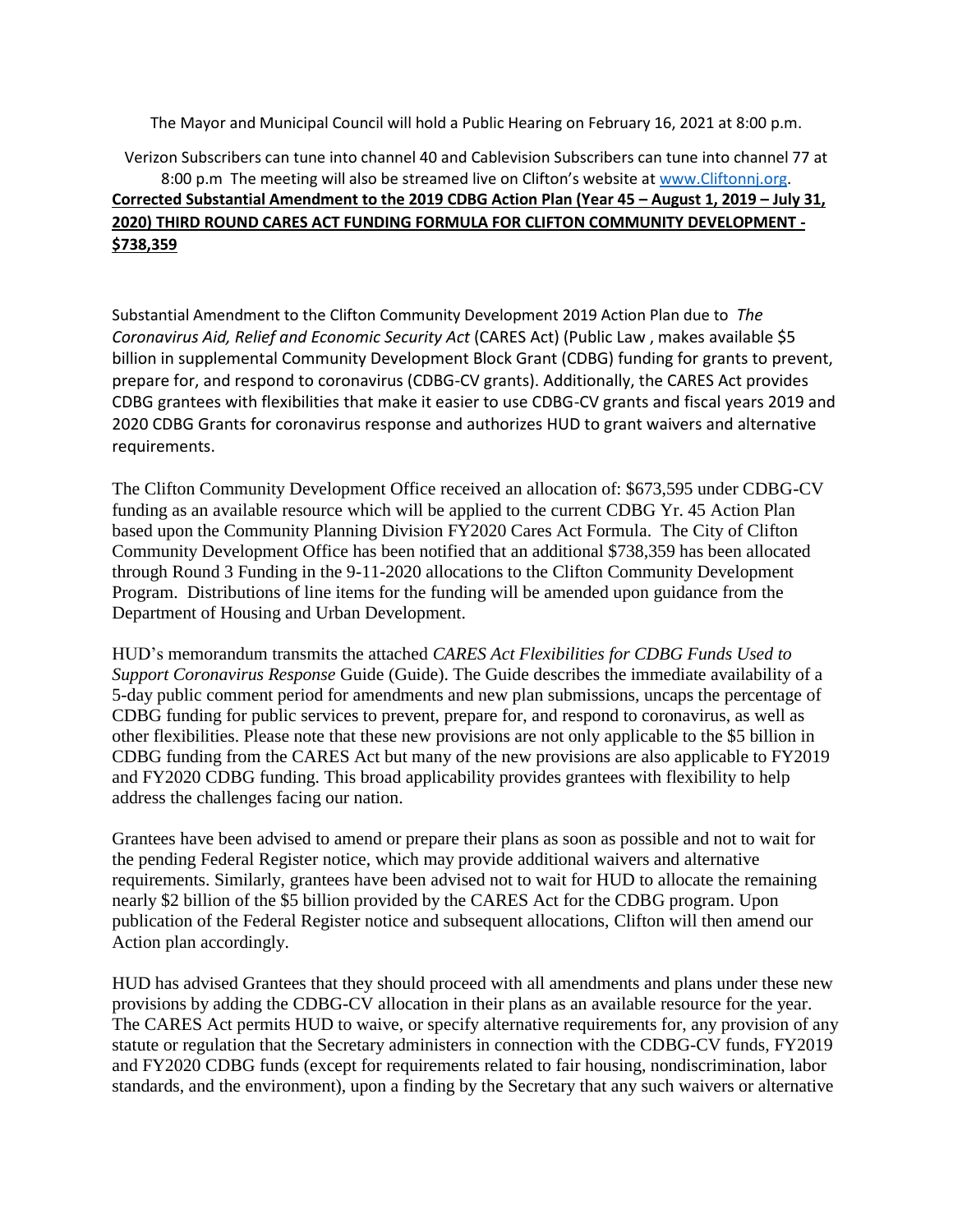requirements are necessary to expedite or facilitate the use of such amounts to prevent, prepare for, and respond to coronavirus.

Given the immediate need for coronavirus assistance, the Department is specifying the following alternative requirement to sections  $106(c)$  and  $(d)(3)(C)$  (42 U.S.C. 5306 (c) and 5306 (d)(3)(C), and the reallocation provisions of 24 CFR 570.4(a), 570.420(e), 570.429(d)(2), and 570.442(b), to expedite the use of any funds that may become available for reallocation.

To expedite grantees' use of CDBG-CV funds, HUD also previously waived the requirements at 42 U.S.C. 12705(a)(2) to the extent it requires updates to the housing and homeless needs assessment, housing market analysis, and strategic plan and 24 CFR 91.220 and 91.320 to the extent the action plan is limited to a specific program year to permit grantees to prepare substantial amendments to their most recent annual action plan, including their 2019 annual action plan. Grantees must identify the proposed use of all funds and how the funds will be used to prevent, prepare for, and respond to coronavirus.

Allocation of CDBG – CV funds:

The City of Clifton proposes to designate the \$738,359 award of CDBG-CV funds accordingly until and if further notices are received to the following services:

| Line Item: | Amount    | Description - 9-11-2020 Third Round Funding CDBG-CV                                                                                                                                                                                                                                                                                                                                                                                                                                |
|------------|-----------|------------------------------------------------------------------------------------------------------------------------------------------------------------------------------------------------------------------------------------------------------------------------------------------------------------------------------------------------------------------------------------------------------------------------------------------------------------------------------------|
| <b>NEW</b> | \$116,918 | CDBG-CV Funding: Boys & Girls Club of Clifton - COVID - 19<br>Sustainability Plan                                                                                                                                                                                                                                                                                                                                                                                                  |
| <b>NEW</b> | \$26,000  | Street Homeless Virus Prevention - Deliver PPE; Educate homeless;<br>Identify infected individuals; refer street homeless to existing County<br>Resources including hotel placement; collaborate with City and County<br>Health officials to deliver COVID testing; conduct Shower Days using a<br>Mobile Sanitation Unit including vaccination component and regular<br>medical checkups. Make referrals to mental health and substance<br>abuse resources to eliminate barriers. |
| <b>NEW</b> | \$203,500 | Urgent Need Assistance for Clifton residents to receive testing;<br>vaccinations; and associated services.                                                                                                                                                                                                                                                                                                                                                                         |
| <b>NEW</b> | \$291,941 | City of Clifton Health Department - provide funding for equipment,<br>supplies, staffing, emergency staffing, and materials to provide<br>vaccines; testing and associated services in response to the<br>Coronavirus for low moderate income persons/areas.                                                                                                                                                                                                                       |
| <b>NEW</b> | \$100,000 | Administration of CDBG-CV funds including but not limited to ERR<br>submission, application preparation and review; budget adjustments;<br>form submission; reporting requirements etc.                                                                                                                                                                                                                                                                                            |